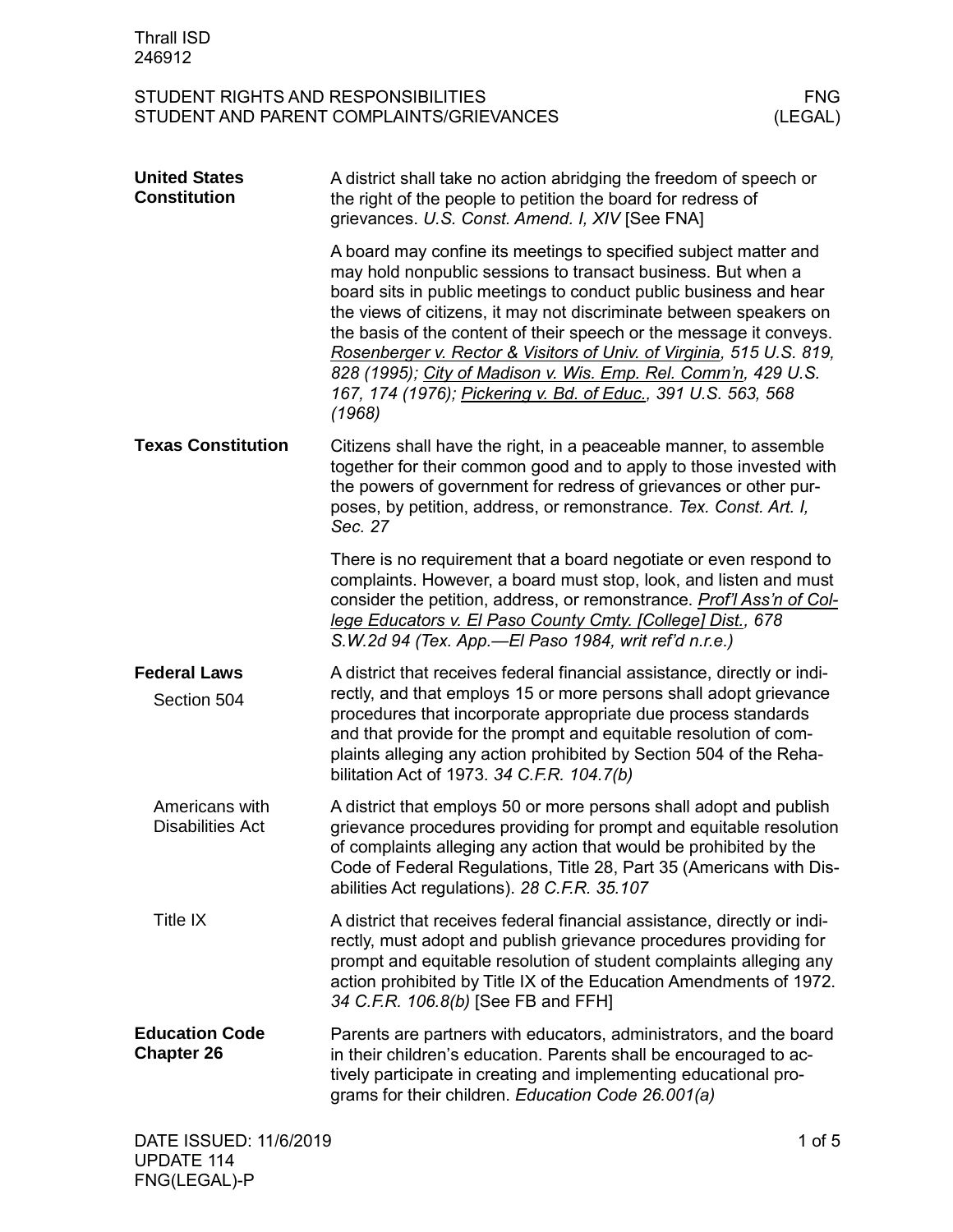|                         |                                                                                                                                                                                                                                                                                                                                                                                                                                                                                                                                                                                                         | Unless otherwise provided by law, a board, an administrator, an<br>educator, or other person may not limit parental rights. Education<br>Code 26.001(c)                                                                                                                                                                                                                                                                                                                                                                                                                                                                                                                                                                                                                                                                            |  |  |  |
|-------------------------|---------------------------------------------------------------------------------------------------------------------------------------------------------------------------------------------------------------------------------------------------------------------------------------------------------------------------------------------------------------------------------------------------------------------------------------------------------------------------------------------------------------------------------------------------------------------------------------------------------|------------------------------------------------------------------------------------------------------------------------------------------------------------------------------------------------------------------------------------------------------------------------------------------------------------------------------------------------------------------------------------------------------------------------------------------------------------------------------------------------------------------------------------------------------------------------------------------------------------------------------------------------------------------------------------------------------------------------------------------------------------------------------------------------------------------------------------|--|--|--|
| "Parent" Defined        |                                                                                                                                                                                                                                                                                                                                                                                                                                                                                                                                                                                                         | For purposes of Education Code Chapter 26 (Parental Rights),<br>"parent" includes a person standing in parental relation, but does<br>not include a person as to whom the parent-child relationship has<br>been terminated or a person not entitled to possession of or ac-<br>cess to a child under a court order. Except as provided by federal<br>law, all rights of a parent under Education Code Title 2 and all edu-<br>cational rights under Family Code 151.001(a)(10) shall be exer-<br>cised by a student who is 18 years of age or older or whose disa-<br>bilities of minority have been removed for general purposes under<br>Family Code Chapter 31, unless the student has been determined<br>to be incompetent or the student's rights have been otherwise re-<br>stricted by a court order. Education Code 26.002 |  |  |  |
| Complaint<br>Procedures | A board shall provide for procedures to consider complaints that a<br>parent's right has been denied. Education Code 26.001(d)                                                                                                                                                                                                                                                                                                                                                                                                                                                                          |                                                                                                                                                                                                                                                                                                                                                                                                                                                                                                                                                                                                                                                                                                                                                                                                                                    |  |  |  |
|                         | A board shall adopt a grievance procedure under which the board<br>shall address each complaint that it receives concerning a violation<br>of a right guaranteed by Education Code Chapter 26 (Parental<br>Rights).                                                                                                                                                                                                                                                                                                                                                                                     |                                                                                                                                                                                                                                                                                                                                                                                                                                                                                                                                                                                                                                                                                                                                                                                                                                    |  |  |  |
|                         | The board is not required by the provision above or Education<br>Code 11.1511(b)(13) (requiring adoption of a process to hear com-<br>plaints) to address a complaint concerning a student's participation<br>in an extracurricular activity that does not involve a violation of a<br>right guaranteed by Education Code Chapter 26. This provision<br>does not affect a claim brought by a parent under the Individuals<br>with Disabilities Education Act (20 U.S.C. Section 1400 et seq.) or<br>a successor federal statute addressing special education services<br>for a child with a disability. |                                                                                                                                                                                                                                                                                                                                                                                                                                                                                                                                                                                                                                                                                                                                                                                                                                    |  |  |  |
|                         | Education Code 26.011                                                                                                                                                                                                                                                                                                                                                                                                                                                                                                                                                                                   |                                                                                                                                                                                                                                                                                                                                                                                                                                                                                                                                                                                                                                                                                                                                                                                                                                    |  |  |  |
| <b>Parental Rights</b>  | Parental rights listed in Education Code Chapter 26 are:                                                                                                                                                                                                                                                                                                                                                                                                                                                                                                                                                |                                                                                                                                                                                                                                                                                                                                                                                                                                                                                                                                                                                                                                                                                                                                                                                                                                    |  |  |  |
|                         | 1.                                                                                                                                                                                                                                                                                                                                                                                                                                                                                                                                                                                                      | Rights concerning academic programs. Education Code<br>26.003 [See EHA, EIF, FDB, and FMH]                                                                                                                                                                                                                                                                                                                                                                                                                                                                                                                                                                                                                                                                                                                                         |  |  |  |
|                         | 2.                                                                                                                                                                                                                                                                                                                                                                                                                                                                                                                                                                                                      | Access to student records. Education Code 26.004 [See FL]                                                                                                                                                                                                                                                                                                                                                                                                                                                                                                                                                                                                                                                                                                                                                                          |  |  |  |
|                         | 3.                                                                                                                                                                                                                                                                                                                                                                                                                                                                                                                                                                                                      | Access to state assessments. Education Code 26.005 [See<br>EKB]                                                                                                                                                                                                                                                                                                                                                                                                                                                                                                                                                                                                                                                                                                                                                                    |  |  |  |
|                         | 4.                                                                                                                                                                                                                                                                                                                                                                                                                                                                                                                                                                                                      | Access to teaching materials. Education Code 26.006 [See<br>EF and EKB]                                                                                                                                                                                                                                                                                                                                                                                                                                                                                                                                                                                                                                                                                                                                                            |  |  |  |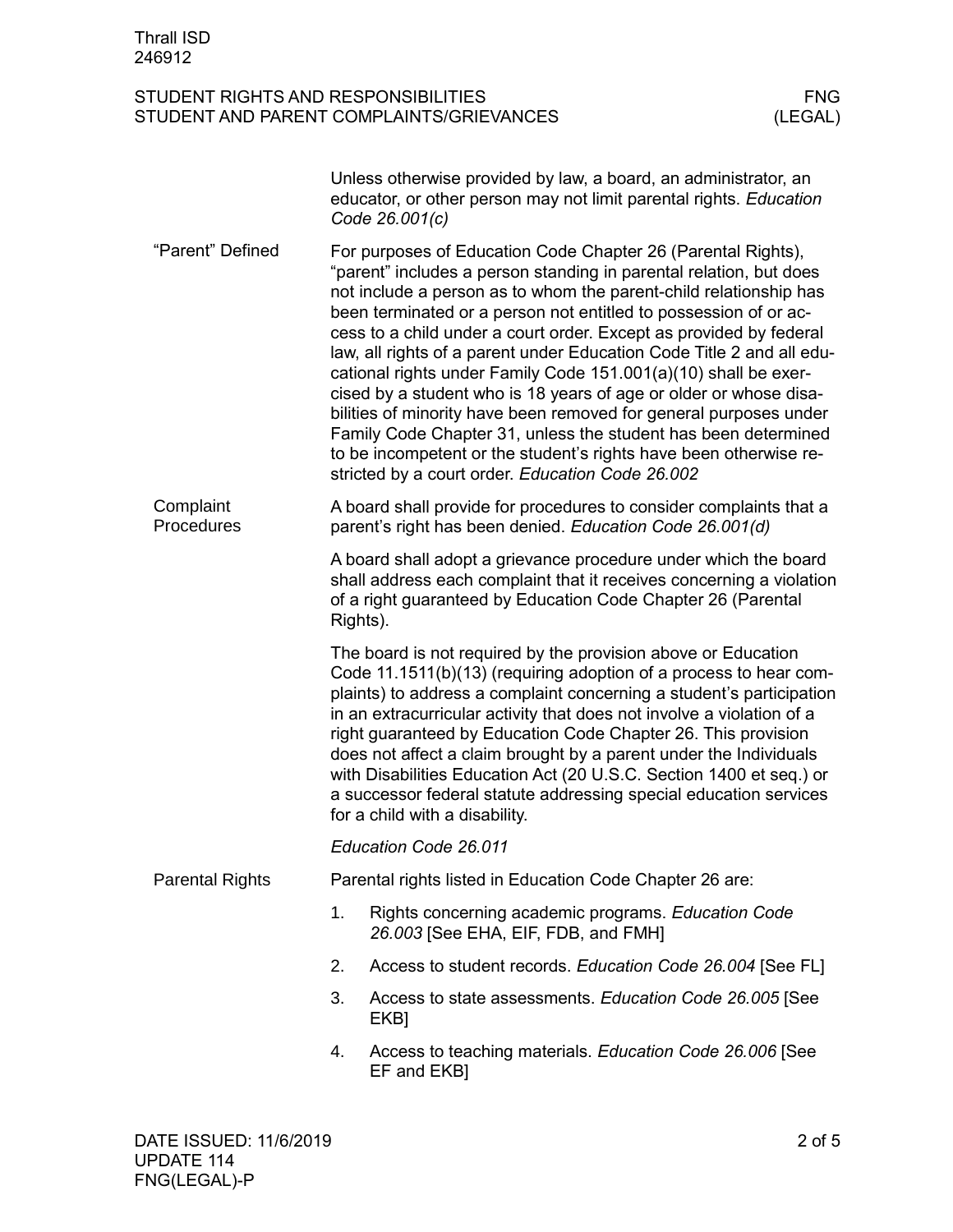|                                                               | 5.                                                                                                                                                                                                                                                                                                                                              | Access to board meetings, other than a closed meeting under<br>the Open Meetings Act. Education Code 26.007 [See BE and<br><b>BECI</b>                                                                                              |
|---------------------------------------------------------------|-------------------------------------------------------------------------------------------------------------------------------------------------------------------------------------------------------------------------------------------------------------------------------------------------------------------------------------------------|-------------------------------------------------------------------------------------------------------------------------------------------------------------------------------------------------------------------------------------|
|                                                               | 6.                                                                                                                                                                                                                                                                                                                                              | Right to full information concerning a student. Education Code<br>26.008 [See DF, FFE, and FM]                                                                                                                                      |
|                                                               | 7.                                                                                                                                                                                                                                                                                                                                              | Right to information concerning special education and educa-<br>tion of students with learning disabilities. Education Code<br>26.0081 [See FB]                                                                                     |
|                                                               | 8.                                                                                                                                                                                                                                                                                                                                              | Requests for public information. Education Code 26.0085<br>[See GBA]                                                                                                                                                                |
|                                                               | 9.                                                                                                                                                                                                                                                                                                                                              | Consent required for certain activities. Education Code<br>26.009 [See EHA, FFE, FL, FM, and FO]                                                                                                                                    |
|                                                               | 10.                                                                                                                                                                                                                                                                                                                                             | Refusal of psychiatric or psychological treatment of child as<br>basis for report of neglect. Education Code 26.0091 [See<br><b>FFGI</b>                                                                                            |
|                                                               | 11.                                                                                                                                                                                                                                                                                                                                             | Exemption from instruction. Education Code 26.010 [See<br>EMB <sub>1</sub>                                                                                                                                                          |
| <b>Right to Attend</b><br><b>School Activities</b>            |                                                                                                                                                                                                                                                                                                                                                 | Unless limited by court order, a parent appointed as a conservator<br>of a child has at all times the right to attend school activities, in-<br>cluding school lunches, performances, and field trips. Family Code<br>153.073(a)(6) |
| <b>Objection to School</b><br><b>Assignment</b>               | The parent or person standing in parental relation to any student<br>may object to the student's school assignment. Upon receiving a<br>written petition to request or object to a student's assignment, a<br>board shall follow the procedures set forth at Education Code<br>25.034. Education Code 25.033(2), .034 [See FDB]                 |                                                                                                                                                                                                                                     |
| <b>Challenge to</b><br><b>Education Records</b>               | A district shall give a parent or eligible student, on request, an op-<br>portunity for a hearing to challenge the content of the student's ed-<br>ucation records on the grounds that the information contained in<br>the records is inaccurate, misleading, or in violation of the privacy<br>rights of the student. 34 C.F.R. 99.21 [See FL] |                                                                                                                                                                                                                                     |
| <b>Denial of Class</b><br><b>Credit or Final Grade</b>        |                                                                                                                                                                                                                                                                                                                                                 | If a student is denied credit or a final grade for a class by an at-<br>tendance committee, the student may appeal the decision to the<br>board. Education Code 25.092(d) [See FEC]                                                 |
| <b>Complaints Against</b><br>Professional<br><b>Employees</b> |                                                                                                                                                                                                                                                                                                                                                 | A person may not file suit against a professional employee of a dis-<br>trict unless the person has exhausted the district's remedies for re-<br>solving the complaint. Education Code 22.0514                                      |
|                                                               |                                                                                                                                                                                                                                                                                                                                                 | "Professional employee of a district" includes:                                                                                                                                                                                     |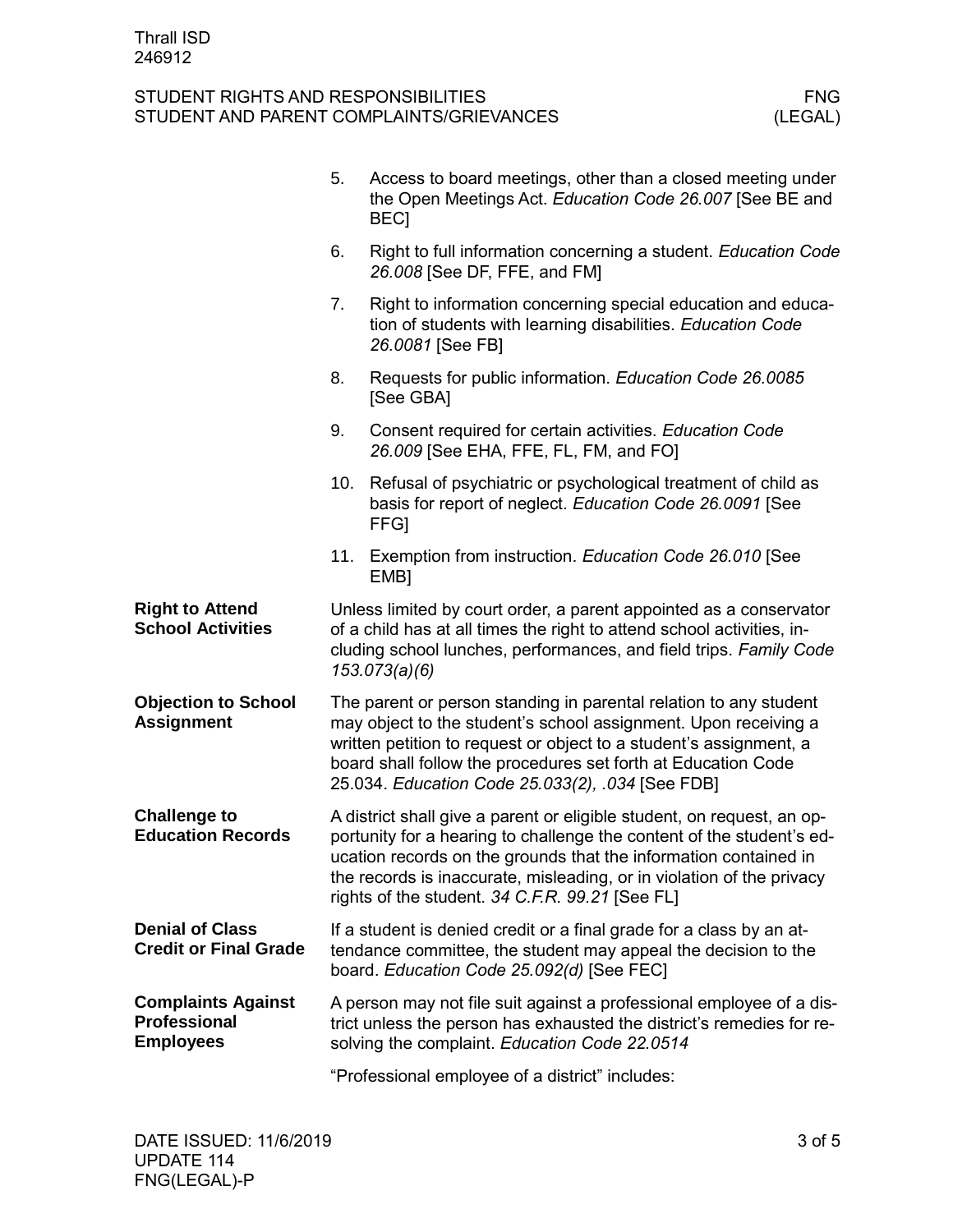|                                              | 1.                                                                                                                                                                                                                                                      | A superintendent, principal, teacher, including a substitute<br>teacher, supervisor, social worker, school counselor, nurse,<br>and teacher's aide employed by a district;                                                                                                                                                                               |  |
|----------------------------------------------|---------------------------------------------------------------------------------------------------------------------------------------------------------------------------------------------------------------------------------------------------------|----------------------------------------------------------------------------------------------------------------------------------------------------------------------------------------------------------------------------------------------------------------------------------------------------------------------------------------------------------|--|
|                                              | 2.                                                                                                                                                                                                                                                      | A teacher employed by a company that contracts with a dis-<br>trict to provide the teacher's services to the district;                                                                                                                                                                                                                                   |  |
|                                              | 3.                                                                                                                                                                                                                                                      | A student in an education preparation program participating in<br>a field experience or internship;                                                                                                                                                                                                                                                      |  |
|                                              | 4.                                                                                                                                                                                                                                                      | A DPS-certified school bus driver;                                                                                                                                                                                                                                                                                                                       |  |
|                                              | 5.                                                                                                                                                                                                                                                      | A member of the board; and                                                                                                                                                                                                                                                                                                                               |  |
|                                              | 6.                                                                                                                                                                                                                                                      | Any other person whose employment by a district requires<br>certification and the exercise of discretion.                                                                                                                                                                                                                                                |  |
|                                              |                                                                                                                                                                                                                                                         | Education Code 22.051(a)                                                                                                                                                                                                                                                                                                                                 |  |
| <b>Finality of Grades</b>                    | An examination or course grade issued by a classroom teacher is<br>final and may not be changed unless the grade is arbitrary,<br>erroneous, or not consistent with a district's grading policy<br>applicable to the grade, as determined by the board. |                                                                                                                                                                                                                                                                                                                                                          |  |
|                                              |                                                                                                                                                                                                                                                         | A board's determination is not subject to appeal. This provision<br>does not prohibit an appeal related to a student's eligibility to par-<br>ticipate in extracurricular activities under Education Code 33.081.<br>[See FM]                                                                                                                            |  |
|                                              |                                                                                                                                                                                                                                                         | Education Code 28.0214                                                                                                                                                                                                                                                                                                                                   |  |
| <b>Public Information</b><br><b>Requests</b> |                                                                                                                                                                                                                                                         | A district that receives a request from a parent for public infor-<br>mation relating to the parent's child shall comply with Government<br>Code Chapter 552 (Public Information Act). A district shall also<br>comply with the deadlines and provisions set forth at Education<br>Code 26.0085. Gov't Code Ch. 552; Education Code 26.0085              |  |
| <b>Closed Meeting</b>                        |                                                                                                                                                                                                                                                         | A board may conduct a closed meeting on a parent or student<br>complaint to the extent required or provided by law. Gov't Code Ch.<br>551, Subch. D [See BEC]                                                                                                                                                                                            |  |
| <b>Record of</b><br><b>Proceedings</b>       |                                                                                                                                                                                                                                                         | An appeal of a board's decision to the Commissioner of Education<br>shall be decided based on a review of the record developed at the<br>district level. "Record" includes, at a minimum, an audible elec-<br>tronic recording or written transcript of all oral testimony or argu-<br>ment. Education Code 7.057(c), (f)                                |  |
|                                              |                                                                                                                                                                                                                                                         | It is a district's responsibility to make and preserve the records of<br>the proceedings before the board. If a district fails to create and<br>preserve the record without good cause, all substantial evidence<br>issues that require missing portions of the record for resolution<br>shall be deemed against the district. The record shall include: |  |
| DATE ISSUED: 11/6/2019                       |                                                                                                                                                                                                                                                         | 4 of 5                                                                                                                                                                                                                                                                                                                                                   |  |